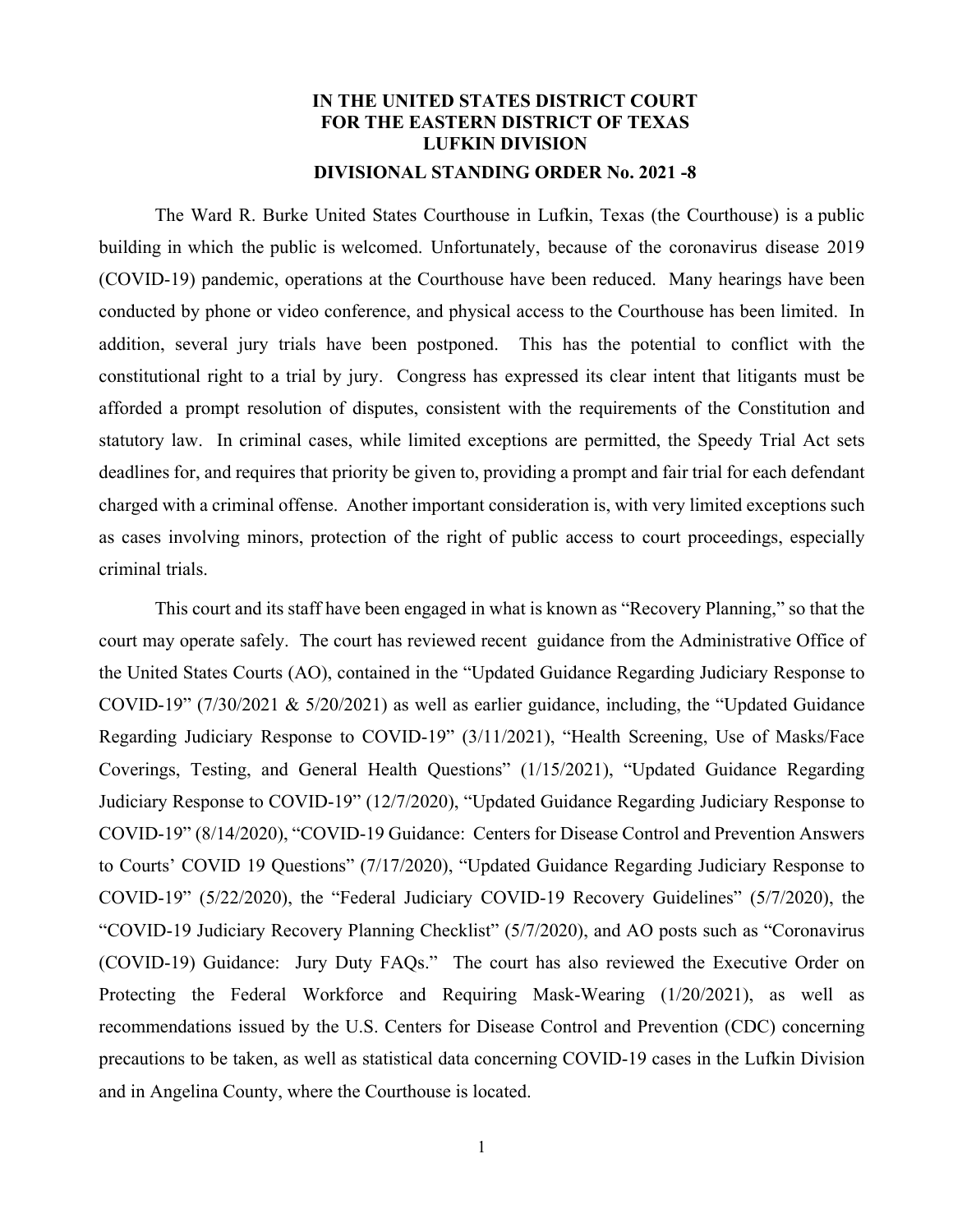The court has carefully considered all of these factors in balancing the rights of criminal defendants to a speedy and fair trial by jury, the rights of civil litigants to a prompt and fair resolution of disputes, the right of the public to "open courts," and the safety of Courthouse staff, jurors, witnesses, parties, observers, and counsel. The court has determined that, effective immediately, trials, hearings, and mediation may continue to be held on a limited and controlled basis in the Courthouse consistent with this order.

It is therefore **ORDERED**, effective **immediately**, that absent a specific order from this court, for the protection of courthouse staff, litigants, attorneys, and observers, the following persons shall not enter the Courthouse:

- 1. Any person who is currently under the direction of a licensed healthcare professional or public health agency to self-quarantine;
- 2. Any person who has been diagnosed by a licensed health care provider as having Coronavirus or has tested positive for Coronavirus by a source authorized by the State of Texas, and who has not obtained written verification from a licensed medical doctor, doctor of osteopathy, hospital or public health agency professional that they are currently not contagious;
- 3. Any person who lives with, or cares for, a person described in category 1, 2 or 3 above; or
- 4. Any person who exhibits or reports currently having, a fever, persistent cough or shortness of breath, persistent pain or pressure in the chest, or nausea.

 It is further **ORDERED** that any person seeking entry to the Courthouse at any time will be asked by a Court Security Officer (CSO) or a member of the court staff to confirm that none of the exclusions listed above applies to that person.

It is further **ORDERED** that absent a specific order from this court, for the protection of Courthouse staff, litigants, attorneys, and observers, that upon entry into the Courthouse, all persons must comply with the following requirements:

a. Each person, except a witness while testifying, and an attorney while examining a witness or making a statement to a jury, must wear an appropriate face mask or covering while inside the Courthouse in courtrooms, jury rooms, public hallways, public restrooms, and elevators, unless excused from this requirement by the judge or the mediator. Witnesses shall testify unmasked, and attorneys may speak unmasked, but only while behind the plexiglass shields at their respective podiums. Persons other than jurors must supply their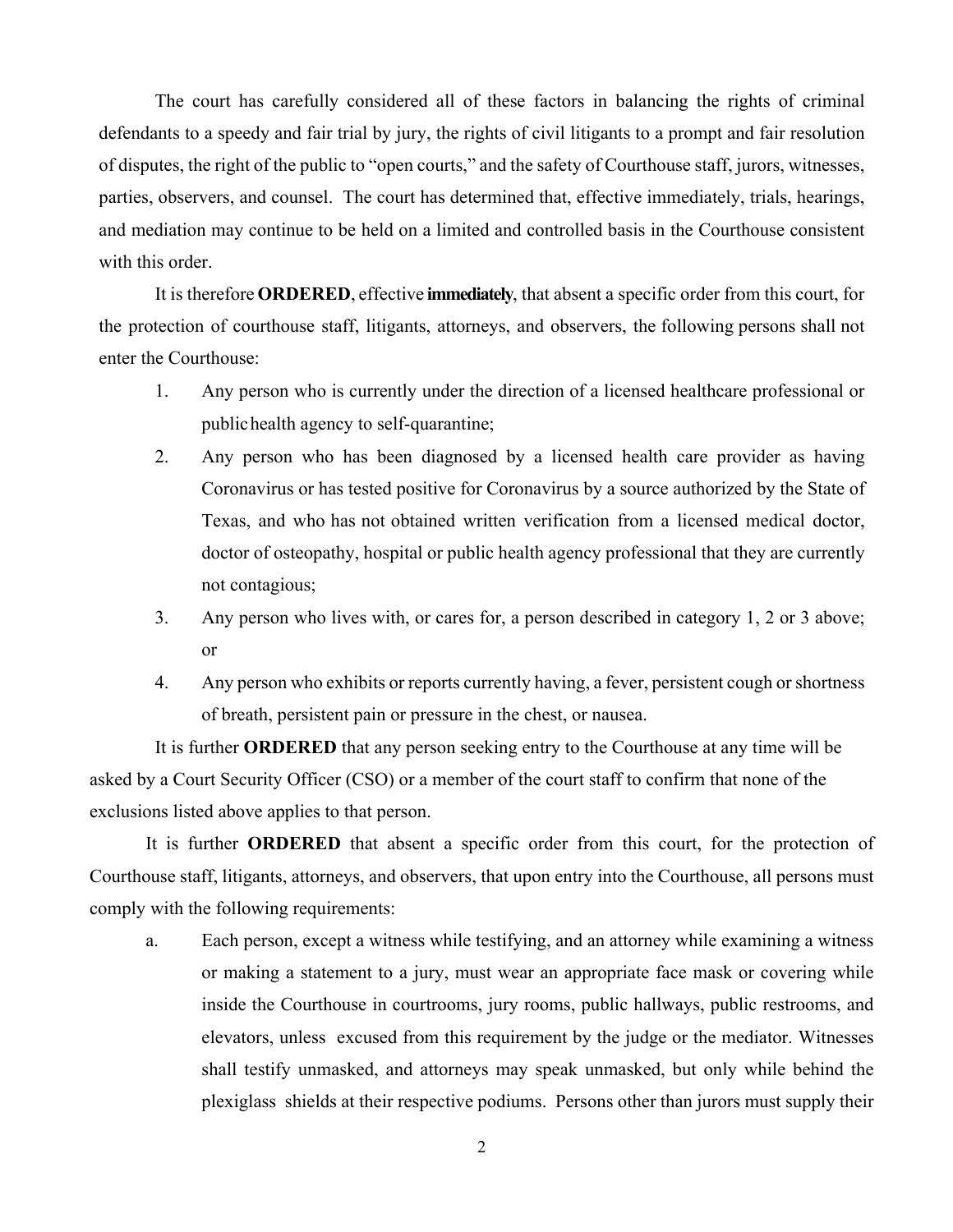own masks or face covering.

- b. Each person must maintain appropriate distancing from others in the Courthouse, to include sitting at the location assigned by a member of the court staff. Each person must follow the instructions of the court staff and CSOs to aid in maintaining distance in the Courthouse; and
- c. Each person must use the hand sanitizer furnished at the front door upon entering the Courthouse.

It is further **ORDERED** that during jury selection and while any jury trial is being conducted, or while any hearing is being conducted, or while any mediation is being conducted at which it is reasonable to expect 10 or more participants and/or spectators, that those persons who are not barred by one of the exclusions described in categories 1 through 4 above will have their temperature taken using a non-contact thermometer, and will be allowed to remain only if the reading is below One Hundred Degrees Fahrenheit (100 ˚F).

It is further **ORDERED** that any CSO who is assisting with jury selection shall wear a face mask.

It is further **ORDERED** that all CSOs, following substantive guidance provided by this Order and administrative guidance from the United States Marshal for the Eastern District of Texas (EDTX), shall deny entry to anyone attempting to enter, or remain in, the Courthouse in violation of these protocols. In the event of any uncertainty as to whether a person should be denied entrance to the Courthouse, the CSOs shall immediately contact the U.S. Marshal for the EDTX or the designated Deputy Marshal for a determination, which shall control.

If you are scheduled or required to appear in the Courthouse before the district court or the magistrate court during the period that this order is in effect, and you are unable to gain entry because of the targeted visitor restrictions in this order, you should proceed as follows:

a. If you are represented by an attorney, please contact your attorney.

b. If you are an attorney scheduled to appear in court before a judge, please contact that judge's Chambers directly by telephone, and if necessary, follow-up by email.

c. If you are scheduled to meet with a Probation or Pretrial Services Officer, please contact the Probation and Pretrial Services Office directly for guidance and instructions.

d. For any other District Court matters, please contact the office of the Deputy Clerk in Charge of the Lufkin and Beaumont Divisions at (409) 654-7000.

It is further **ORDERED** that, unless modified by subsequent order, these restrictions shall remain in place until rescinded. After this order is signed, and filed with the Standing Orders of the